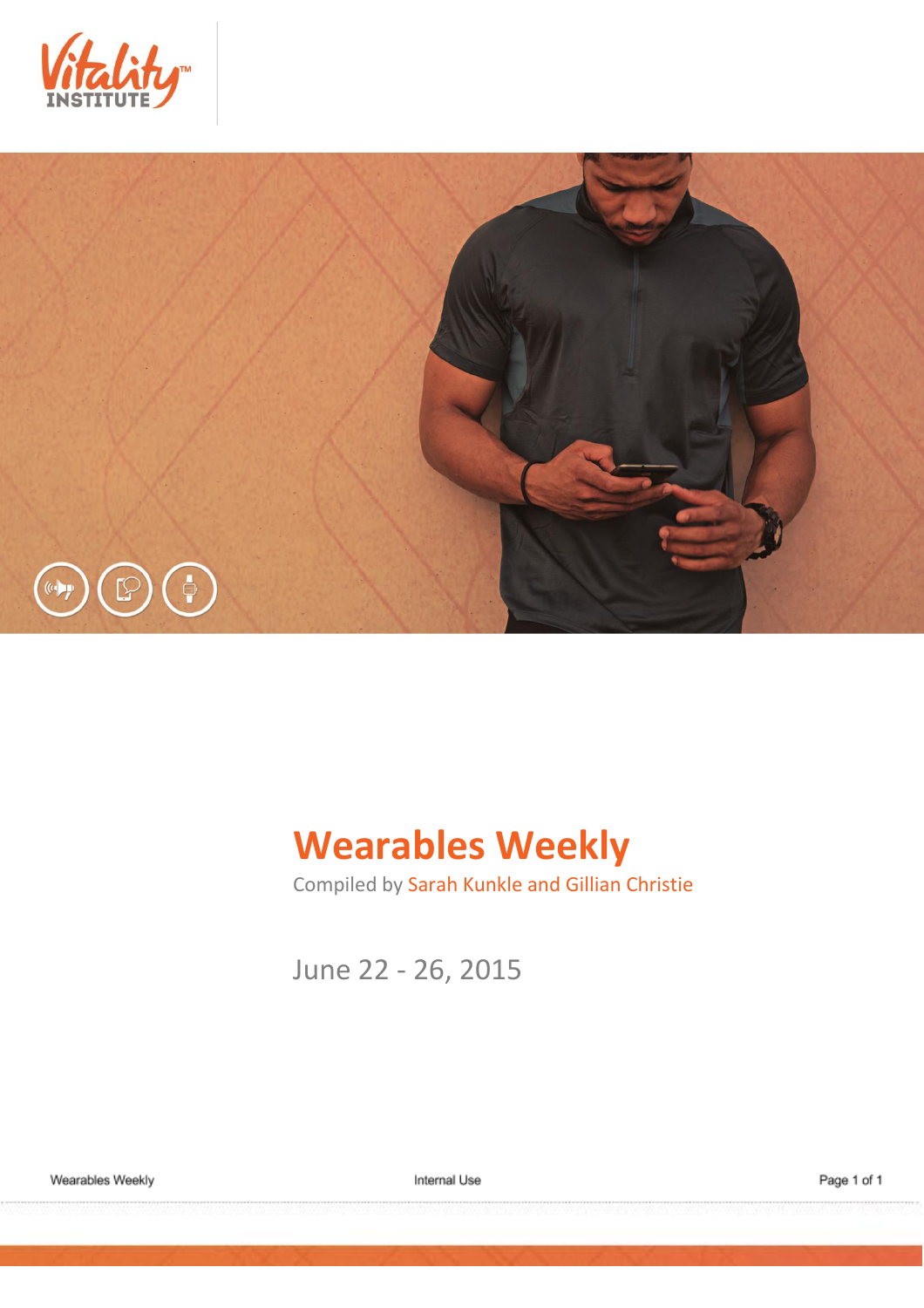

# **Feds Eye New Rule for Workplace Wearables**

### *[Read More Here](http://www.cio.com/article/2937731/wearable-technology/the-takeaway-feds-eye-new-rule-for-workplace-wearables.html)*

As an increasing number of companies are turning to wearables to supplement their workplace health programs, the US Equal Employment Opportunity Commission (EEOC) issued [a proposed rule](http://www.regulations.gov/#!documentDetail;D=EEOC-2015-0006-0001) to provide guidance on how employers use incentives to encourage employee participation. Some employers have expressed concerns that this rule will increase costs and add another layer of bureaucracy to these programs. Conversely, employees are worried about employers using data from these devices against them. The EEOC is accepting public comments and is expected to take next steps sometime next year.





## **The Struggle for Accurate Measurements on Your Wrist** *[Read More Here](http://www.technologyreview.com/review/538416/the-struggle-for-accurate-measurements-on-your-wrist/?utm_campaign=newsletters&utm_source=newsletter-weekly-mobile&utm_medium=email&utm_content=20150622)*

While many wearable devices are accurate enough for tracking lifestyle health data like steps and calories, they have not yet reached the level of precision necessary to transform them into widespread digital medical tools. Because of huge variation in body types, designing a uniform device that accurately tracks biometric information is difficult. Although developing this technology is expensive and time-consuming, experts believe that we are only a few years away from wearables providing noninvasive alternatives to measuring biometrics that are currently tracked with invasive procedures.

# **Google Reveals Health-Tracking Wristband**

#### *[Read More Here](http://www.bloomberg.com/news/articles/2015-06-23/google-developing-health-tracking-wristband-for-health-research)*

Google X, the research division of the tech behemoth, unveiled a device that they hope will give researchers and physicians reliable patient data in real time, including pulse and skin temperature in addition to environmental information like light and noise levels. While consumer wearables like FitBit and Apple Watch are becoming increasingly popular, most of these devices do not meet the standards required for rigorous research (see above). Google plans to begin trials to test its band this summer in collaboration with academic researchers.